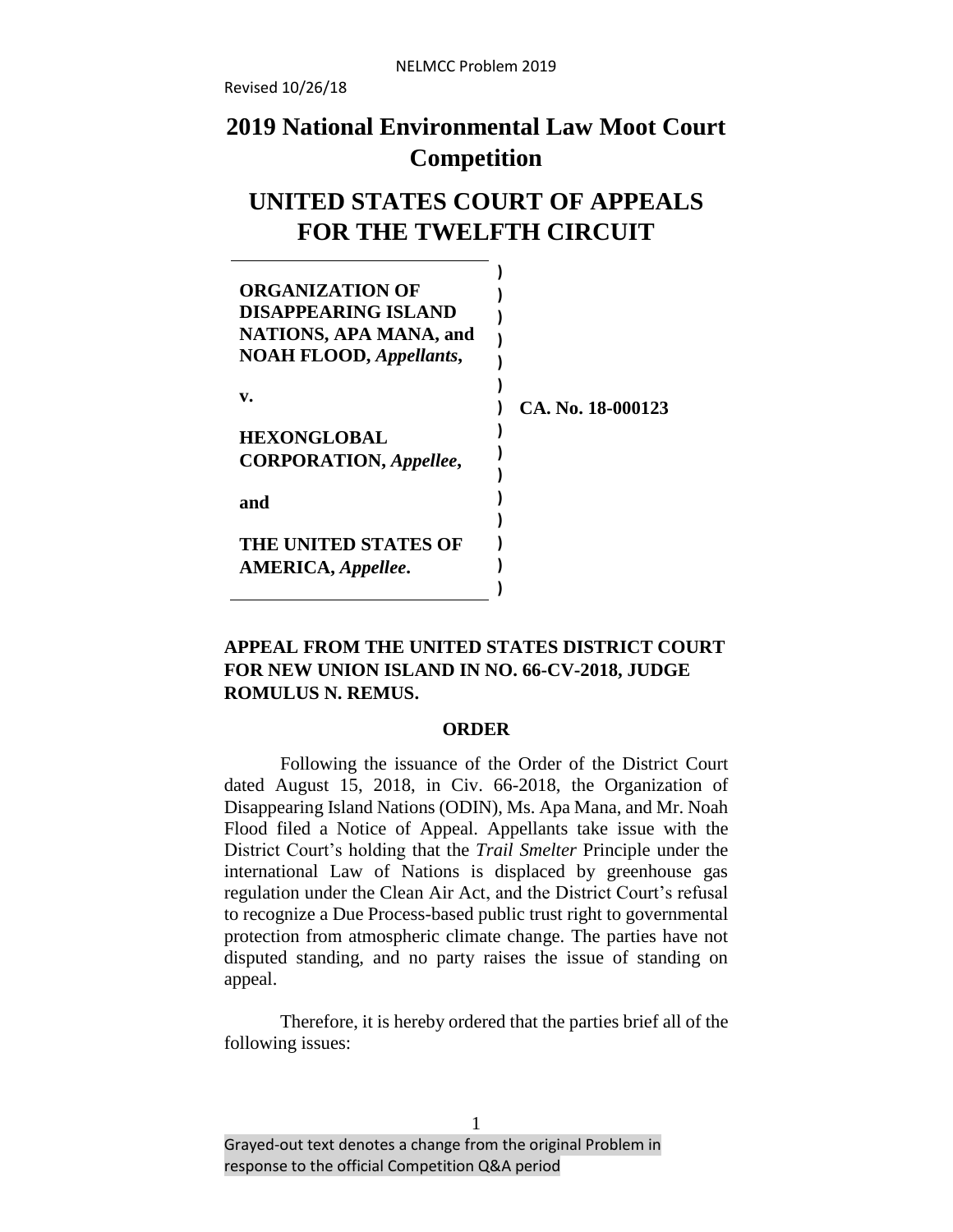- 1. Can Mana bring an Alien Tort Statute, 28 U.S.C. § 1350 (ATS) claim against a domestic corporation? (Plaintiffs argue she can; the United States argues she can; and HexonGlobal argues she cannot.)
- 2. Is the *Trail Smelter* Principle a recognized principle of customary international law enforceable as the "Law of Nations" under the ATS? (Plaintiffs argue it is; the United States argues it is; and HexonGlobal argues it is not.)
- 3. Assuming the *Trail Smelter* Principle is customary international law, does it impose obligations enforceable against non-governmental actors? (Plaintiffs argue it does; the United States argues it does; and HexonGlobal argues it does not.)
- 4. If otherwise enforceable, is the *Trail Smelter* Principle displaced by the Clean Air Act? (Plaintiffs argue it is not; the United States argues it is; and HexonGlobal argues it is).
- 5. Is there a cause of action against the United States Government, based on the Fifth Amendment substantive due process protections for life, liberty, and property, for failure to protect the global atmospheric climate system from disruption due to the production, sale, and burning of fossil fuels? (Plaintiffs argue there is; the United States argues there is not; and HexonGlobal argues there is not.)
- 6. Do Plaintiffs' law of nations claim under the Alien Tort Statute and public trust claim present a non-justiciable political question? (Plaintiffs argue the claims do not; the United States argues the claims do; and HexonGlobal argues the claims do not.)

# SO ORDERED.

Entered 1 st day of September 2018

**[NOTE: No decisions decided or documents dated after September 1, 2018 may be cited either in the briefs or in oral argument.]**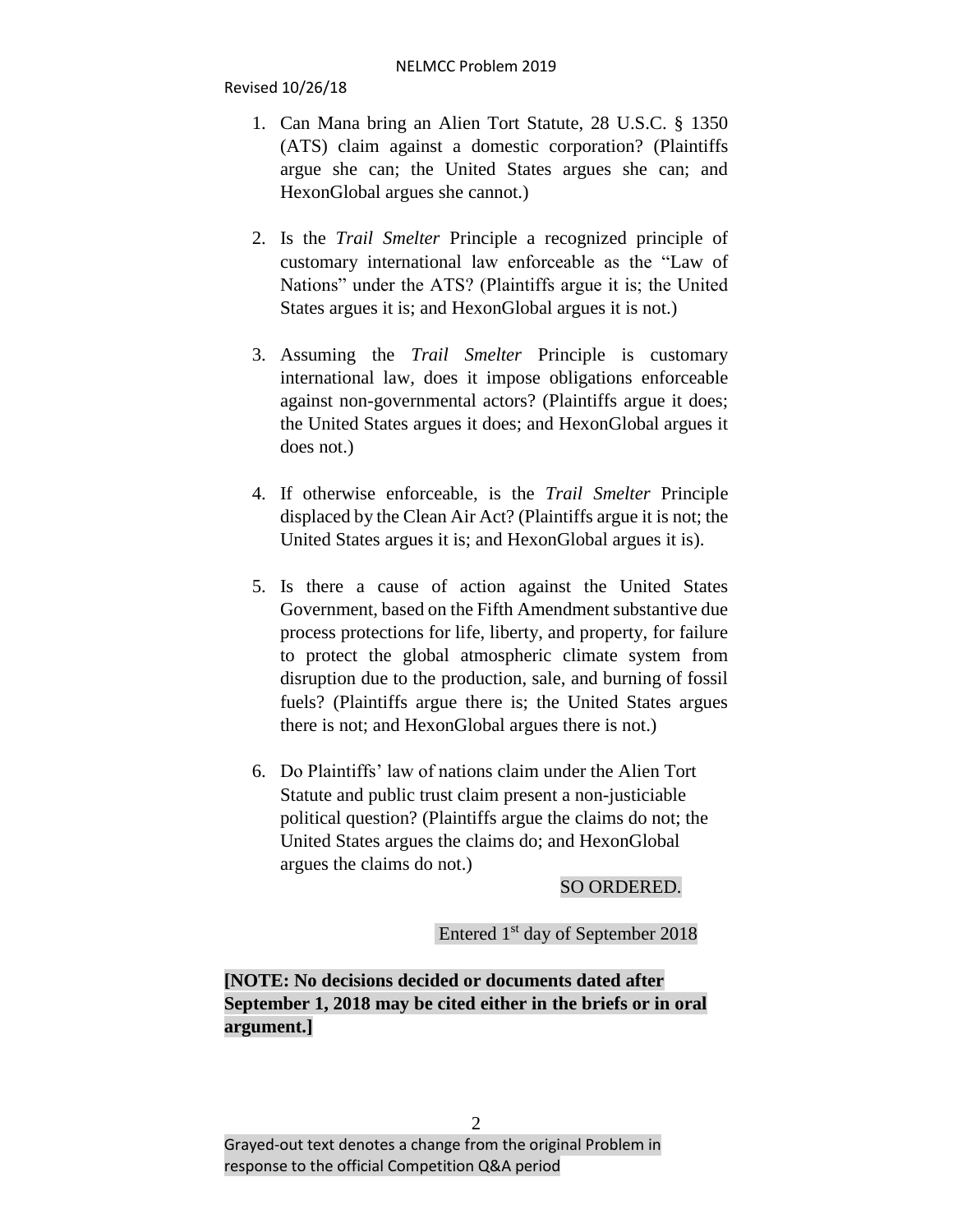# **UNITED STATES DISTRICT COURT DISTRICT OF NEW UNION ISLAND**

| ORGANIZATION OF<br><b>DISAPPEARING ISLAND</b><br>NATIONS, APA MANA, and<br><b>NOAH FLOOD, Plaintiffs,</b> |                             |
|-----------------------------------------------------------------------------------------------------------|-----------------------------|
| v.                                                                                                        | <b>Case No. 66CV2018</b>    |
| <b>HEXONGLOBAL</b>                                                                                        | (RMN)                       |
| <b>CORPORATION</b> , <i>Defendant</i> ,                                                                   | <b>OPINION AND</b><br>ORDER |
| and                                                                                                       |                             |
|                                                                                                           |                             |
| THE UNITED STATES OF                                                                                      |                             |
| <b>AMERICA</b> , <i>Defendant</i> .                                                                       |                             |

Plaintiffs Organization of Disappearing Island Nations (ODIN), Apa Mana, and Noah Flood bring this action against HexonGlobal Corporation and the United States. ODIN is a not-forprofit membership organization devoted to protecting the interests of island nations threatened by sea level rise. Mana asserts a claim against HexonGlobal under the Alien Tort Statute, 28 U.S.C. § 1350 (ATS), asserting that defendant's fossil fuel related business activities constitute a violation of the Law of Nations, and seeking damages and injunctive relief. Flood asserts a constitutional claim against the United States, asserting violations of public trust obligations to protect the global climate ecosystem incorporated through the Due Process Clause of the Fifth Amendment to the Constitution. Apa Mana is an alien national of the island nation of A'Na Atu. Noah Flood is a U.S. Citizen resident of the New Union Islands, a U.S. possession. Both individual plaintiffs are members of the organizational plaintiff, ODIN. Both A'Na Atu and the New Union Islands are located in the East Sea, and, according the complaint, will be completely uninhabitable due to rising seas by the

**)**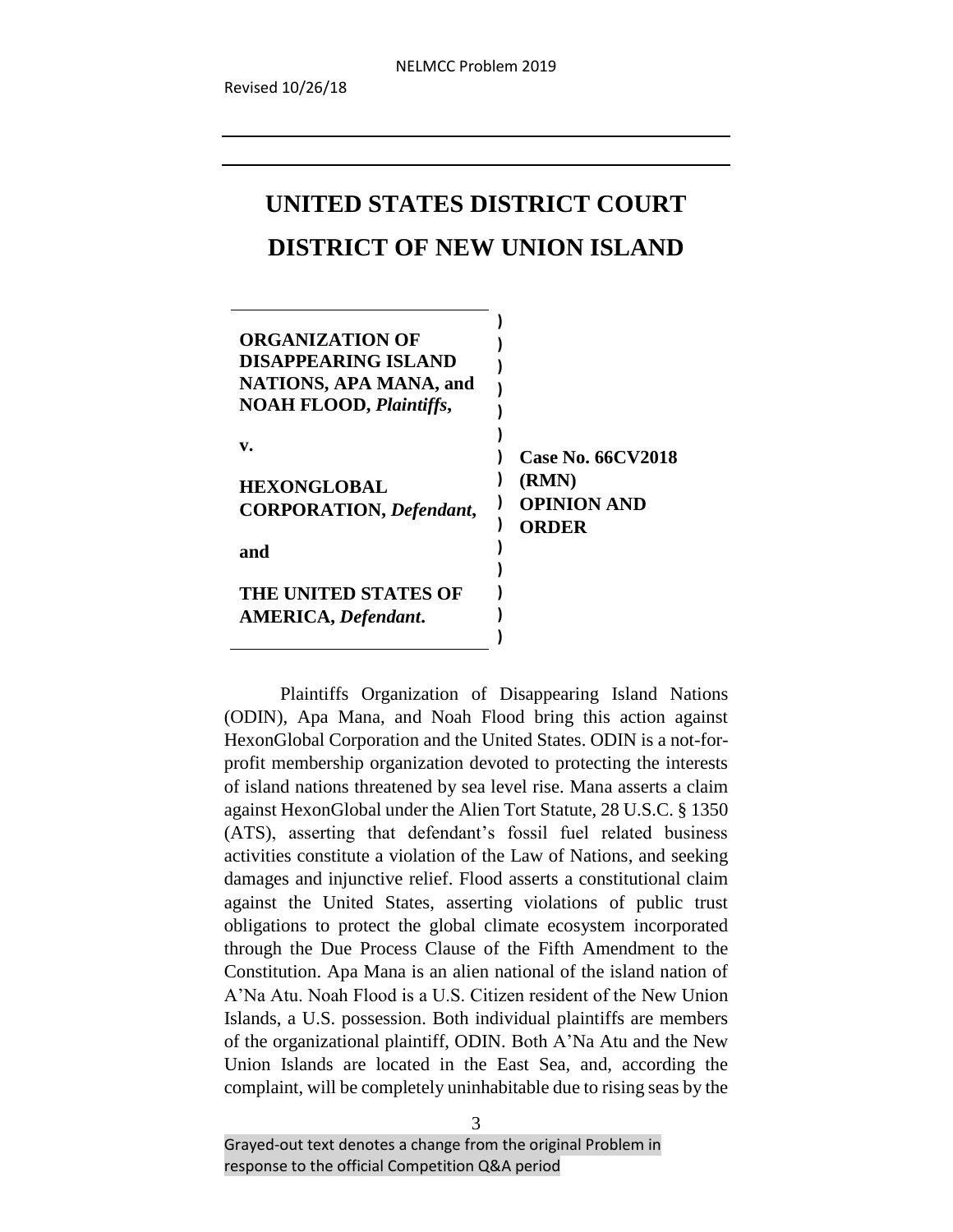end of this century unless action is taken to limit emissions of greenhouse gases. Despite the dramatic nature of plaintiffs' claimed harms, this Court grants both defendants' motions to dismiss for reasons explained below.

# **Factual Background**

The following facts are taken from the complaint, and must be taken as true for the purposes of this motion to dismiss.

Carbon dioxide and methane are trace atmospheric gases, constituting less than one-half of one percent of the composition of the atmosphere. Both of these gases are known as "greenhouse gases" because like the windowed-walls of a greenhouse, these gases, even in small amounts, have an insulating effect which leads the Earth to retain heat. The current climate on Earth depends on the balance between the amount of solar radiation that reaches the Earth and the amount of heat that is radiated from Earth back into space. Greenhouse gases in the atmosphere play an important regulating role in this balance: too little greenhouse gas would result in colder global temperatures as more heat is radiated into space, and too much greenhouse gas would result in higher global temperatures as more heat is reflected back to Earth. Human burning of fossil fuels for energy production has substantially increased the concentrations of carbon dioxide in the atmosphere. Human production and distribution of fossil fuels, particularly natural gas, has also resulted in substantial increases in the concentration of methane in the atmosphere. These emissions, combined with emissions of greenhouse gases from agricultural and industrial activity, are causing a change in the global climate, resulting in increasing temperatures, changing rainfall patterns, and rising sea levels. If global emissions of greenhouse gases continue at current rates, global temperatures will rise by over four degrees Celsius compared to pre-industrial global temperatures, and average sea level will likely rise by between one-half and one meter by the end of this century.

Both A'Na Atu and New Union Islands are low-lying islands with a maximum height above sea level of less than three meters. The populated areas of both islands are below one meter in elevation. Sea level rise of one-half to one meter would render both of these islands uninhabitable due to waves washing over the islands during storms. Both Apa Mana and Noah Flood own homes, and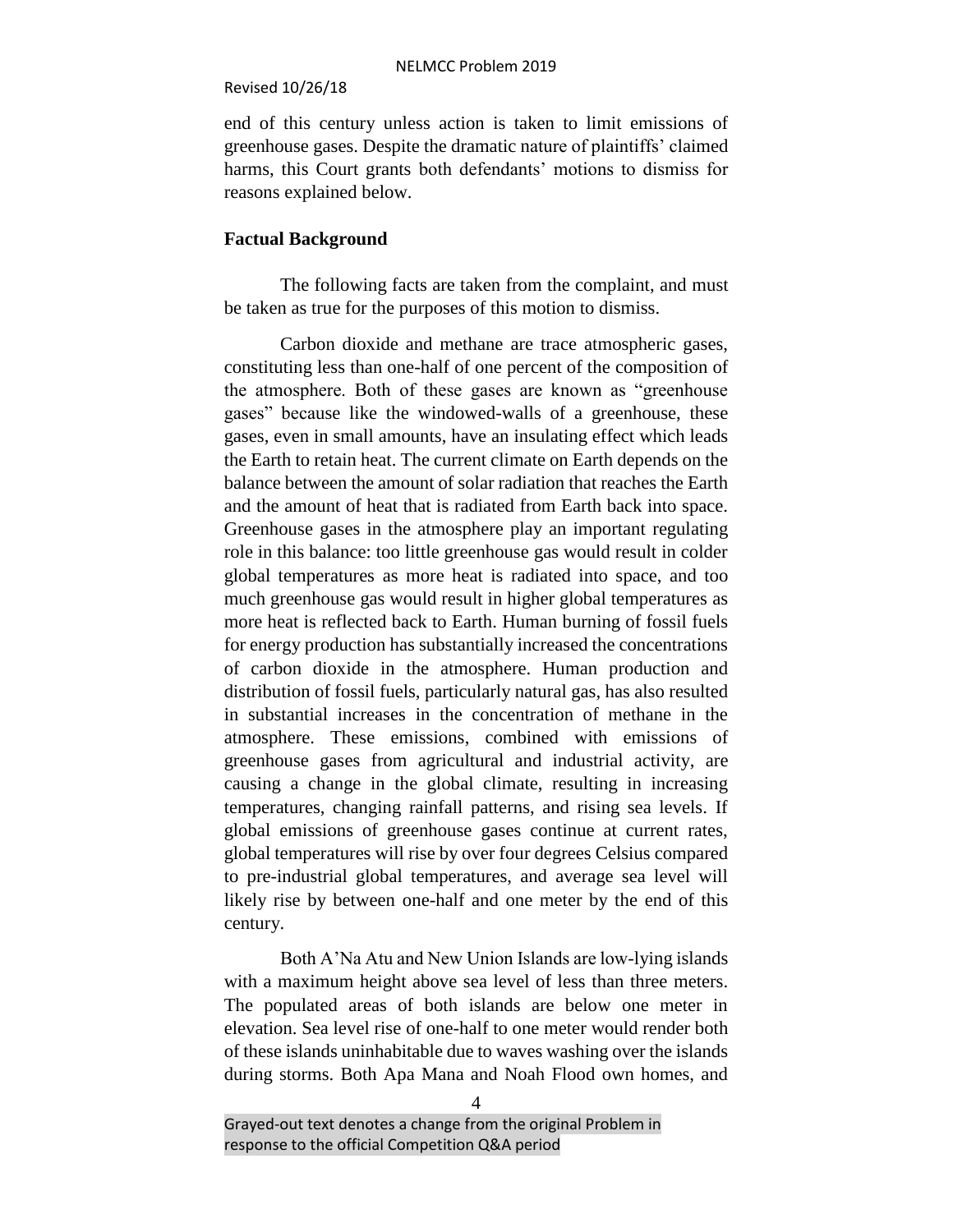#### Revised 10/26/18

reside, in communities with an elevation of less than one-half meter above sea level. Both individual plaintiffs have suffered seawater damage to their homes during several storms over the past three years. Such damage would not have occurred in the absence of the greenhouse gas induced sea level rise which has already occurred. Both individuals have incurred, and will continue to incur, substantial expenses to repair past damage and prevent future damage to their homes due to sea level rise. Both individuals have experienced seawater intrusion into their drinking water wells. Increasing temperatures will also put individual plaintiffs' health at risk by increasing their risk of heat stroke and mosquito borne diseases. Both plaintiffs rely on locally caught seafood as an important part of their diet, and climate change induced ocean acidification, warming, and loss of coastal wetlands will reduce ocean productivity and reduce the availability of this food source. Limits on fossil fuel production and combustion would reduce further damage to plaintiffs' properties, reduce these health risks, and would maintain the habitability of plaintiffs' communities.

Defendant HexonGlobal is the surviving corporation resulting from the merger of all of the major United States oil producers. It is incorporated in the State of New Jersey, and it has its principle place of business in Texas. Historically, the greenhouse gas emissions from products sold by HexonGlobal (and its corporate predecessors) are responsible for 32% of United States cumulative fossil fuel-related greenhouse gas emissions, or six percent of global historical emissions. Cumulative worldwide sales of fossil fuels by HexonGlobal constitute nine percent of global fossil fuel related emissions. The heat-retention properties of carbon dioxide and methane have been established by scientific fact since the nineteenth century. Emission of substantial amounts of carbon dioxide is the expected and inevitable result of the normal combustion of petroleum products as a fuel. Based on their own scientific research, HexonGlobal, and its corporate predecessors have been aware since the 1970s that continued global sales and combustion of fossil fuel products would result in substantial harmful global climate change and sea level rise. HexonGlobal persisted in these profitable business activities despite this knowledge. HexonGlobal operates refineries throughout the world, including one refinery located on New Union Island. As a condition to doing business on New Union Island, HexonGlobal has consented to general personal jurisdiction in all courts in the Territory of New Union Islands.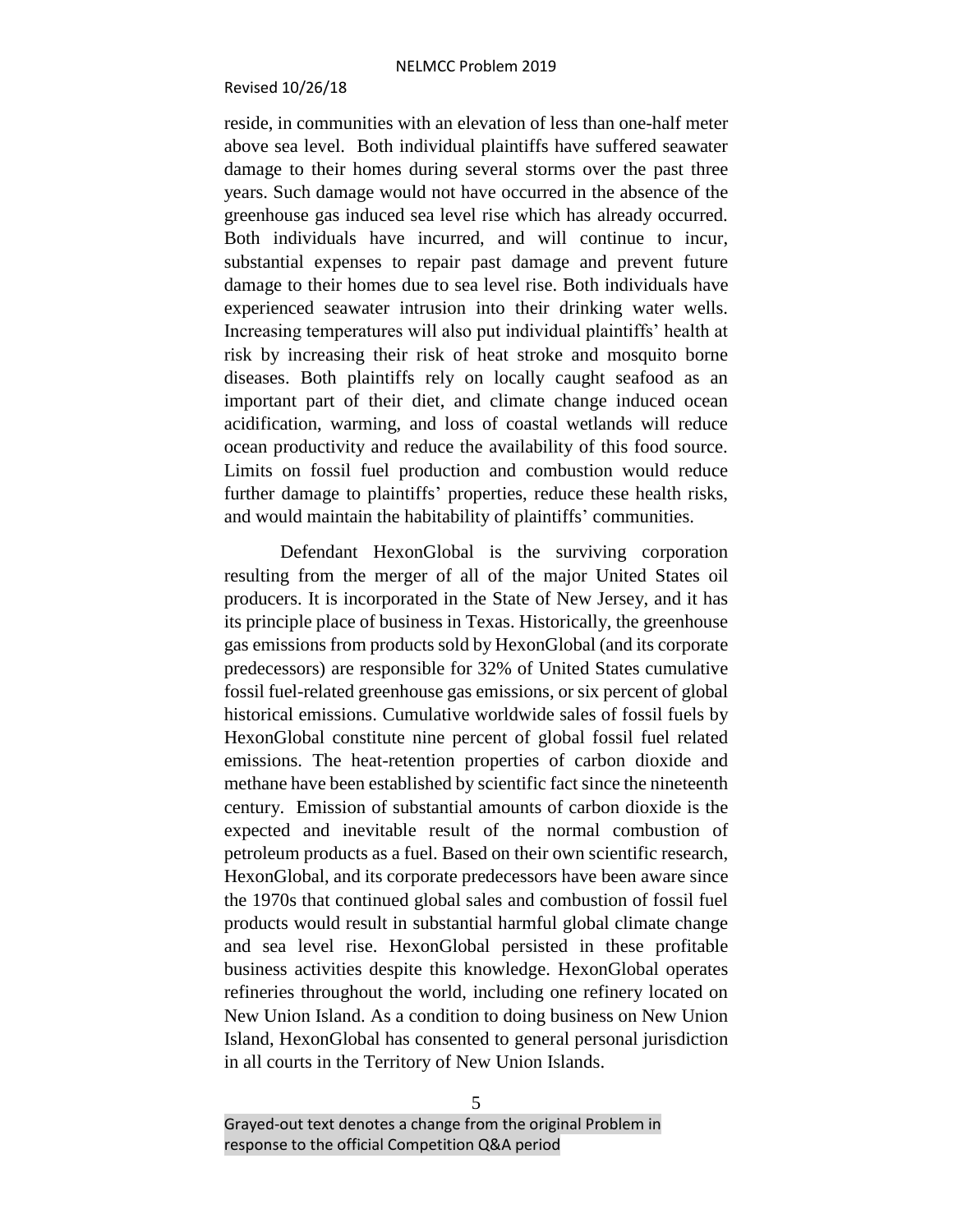The United States is, historically, the largest single national contributor to emissions of greenhouse gases. The United States has been responsible for twenty percent of cumulative global anthropogenic (human caused) greenhouse gas emissions to date. Until relatively recently, the government of the United States has not limited fossil fuel production, distribution, or combustion. Instead, the United States, through various agency policies and programs, has promoted the production and combustion of fossil fuels. These programs include tax subsidies for fossil fuel production, leasing of public lands and seas under its jurisdiction for coal, oil, and gas production, creation of the interstate highway system, and the development of fossil fuel power plants by public agencies such as the Tennessee Valley Authority.

Nonetheless, in more recent decades, the United States has acknowledged the threat of climate change. In 1992, the United States signed and the Senate ratified, the United Nations Framework Convention on Climate Change (UNFCCC). The UNFCCC acknowledged the potential for dangerous anthropogenic climate change and stated an objective "to achieve . . . stabilization of greenhouse gas concentrations in the atmosphere at a level that would prevent dangerous anthropogenic interference with the climate system." United Nations Framework Convention on Climate Change, May 9, 1992, 1771 U.N.T.S. 107, 169 [hereinafter UNFCCC]. The UNFCCC also committed developed nation parties to "adopt national policies and take corresponding measures on the mitigation of climate change, by limiting its anthropogenic emissions of greenhouse gases and protecting and enhancing its greenhouse gas sinks and reservoirs." UNFCCC, at 171. No legislation implementing this commitment has been adopted.

During the past decade, the United States has taken several steps towards the regulation of domestic greenhouse gas emissions. In 2007, the United States Supreme Court held, in *Massachusetts v. EPA*, that greenhouse gases, including carbon dioxide, were "pollutants" that were potentially subject to regulation under section 202(a)(1) of the Clean Air Act, 42 U.S.C. § 7521 (2018). *Massachusetts v. EPA*, 549 U.S. 497 (2007). Following this holding, in 2009, the United States Environmental Protection Administration made a finding (the "Endangerment Finding") that the emission of greenhouse gases and resulting climate change had the potential to endanger the public health and welfare, setting the regulatory predicate for regulation of greenhouse gas emissions under the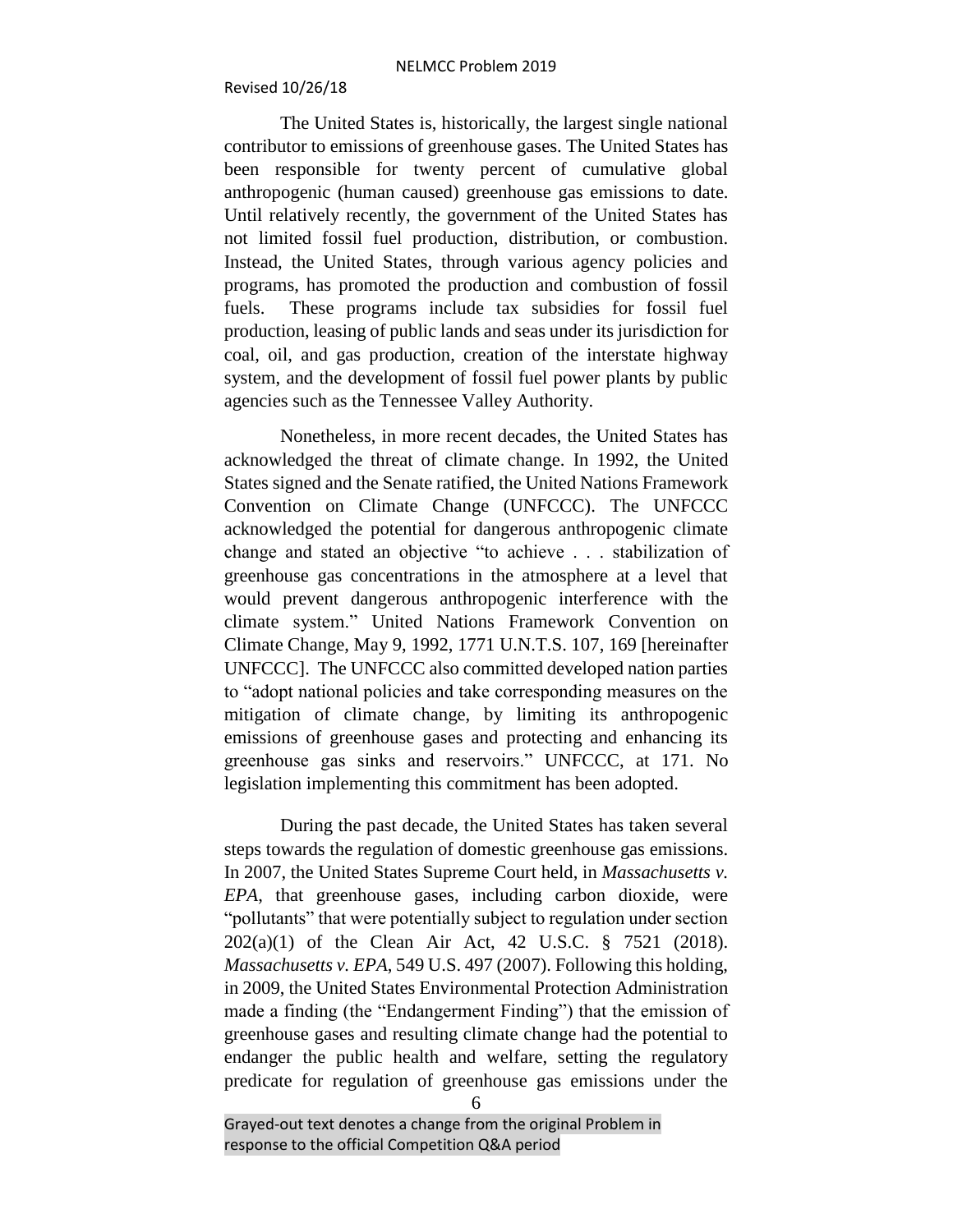#### Revised 10/26/18

Clean Air Act. 74 Fed. Reg. 66,496 (Dec. 15, 2009). In 2010, EPA, jointly with the National Highway Transportation Agency, adopted a rule establishing both fuel economy standards and greenhouse gas emissions rates for passenger cars and light trucks for model years 2012-2016, 75 Fed. Reg. 25,324 (May 7, 2010) and these regulations were extended in 2012 to require increasingly stringent emissions limitations through model year 2025. 77 Fed. Reg. 62,623 (Oct. 15, 2012). Also in 2010, EPA issued a rule under the Clean Air Act requiring major new sources of greenhouse gases to undergo review to establish technology based limits on greenhouse gas emissions.<sup>1</sup> 75 Fed. Reg. 31,514 (June 3, 2010). In 2015, the EPA issued regulations establishing carbon dioxide emissions standards for new power plants, 80 Fed. Reg. 64510 (Oct. 23, 2015) and requiring states to implement controls on greenhouse gas emissions from existing power plants, the so-called "Clean Power Plan." 80 Fed. Reg. 64662, (Oct. 23, 2015). Also in 2015, the President of the United States signed the Paris Agreement, an international executive agreement that committed the United States and other nations to reduce their future greenhouse gas emissions by an amount to be determined independently by each signatory nation. Paris Agreement to the United Nations Framework Convention on Climate Change, opened for signature Apr. 22, 2016, U.N. Doc. FCCC/CP/2015/L.9 (Dec. 12, 2015). The United States committed to reduce greenhouse gas emissions by 26-28% by 2025, compared to 2005 levels. *USA First NDC* (Sept. 3, 2016), http://www4.unfccc.int/ndcregistry/PublishedDocuments/United% 20States%20of%20America%20First/U.S.A.%20First%20NDC%2 0Submission.pdf.

Despite these preliminary regulatory actions over the past decade, United States greenhouse gas emissions have decreased only slightly, and global greenhouse gas emissions have increased. The Trump administration has proposed to reverse these regulatory measures and commitments. President Trump has announced an intention to withdraw from the Paris Agreement at the earliest opportunity allowed by its terms, which would be effective in the year 2020. EPA has proposed regulations freezing emissions reductions under the greenhouse gas based fuel economy standards,

 $\overline{\phantom{a}}$ 

 $<sup>1</sup>$  Application of this rule was subsequently limited by the Supreme Court to</sup> those new air pollutant sources that were already subject to review for nongreenhouse gas emissions. Utility Air Regulatory Group v. EPA, 573 U.S. \_\_\_, 134 S.Ct. 2427 (2014).

Grayed-out text denotes a change from the original Problem in response to the official Competition Q&A period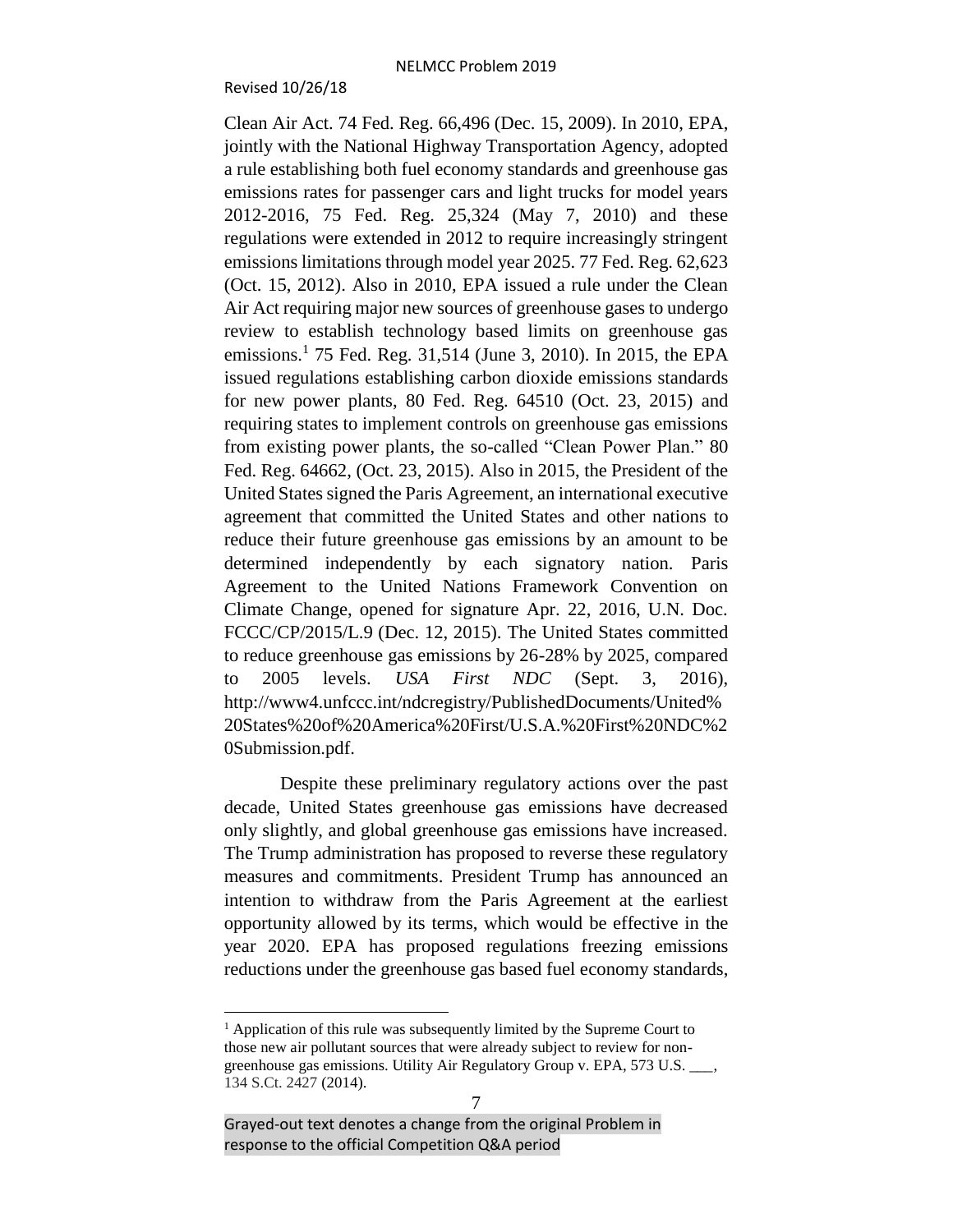#### Revised 10/26/18

The Safer Affordable Fuel-Efficient (SAFE) Vehicles Rule for Model Years 2021–2026 Passenger Cars and Light Trucks, 83 Fed. Reg. 42,986 (proposed Aug. 24 2018) (to be codified at 49 C.F.R. pts. 523, 531, 533, 536, & 537, and 40 C.F.R. pts. 85-86) and repealing the Clean Power Plan. 83 Fed Reg 44746 (Aug. 31, 2018).

## **PLAINTIFFS' CLAIMS**

## **Mana's Alien Tort Statute Claim**

Mana, a national of the nation of A'na Atu, asserts a claim under the Alien Tort Statute, 28 U.S.C. § 1350 (ATS). This statute provides, simply, "The district courts shall have original jurisdiction of any civil action by an alien for a tort only, committed in violation of the law of nations or a treaty of the United States." This statute provides only for jurisdiction in the District Court; it does not create a cause of action, which must be found in a treaty or the Law of Nations. *Sosa v. Alvarez*, 542 U.S. 692, 713–14 (2004); *Kiobel v. Royal Dutch Petroleum*, 621 F.3d 111, 125 (2d Cir. 2010), aff'd 569 U.S. 108 (2013). The Supreme Court has announced important limitations on the action contemplated by the ATS. First, the alleged violation of international law must be one that is universally accepted and understood to give rise to individual liability, as in cases of kidnapping or piracy*. Sosa*, 542 U.S. at 731–32. The activities alleged to give rise to the cause of action must have occurred principally within the jurisdiction of the United States; that is, the ATS does not create rules of extraterritorial application*. Kiobel v. Royal Dutch Petroleum*, 569 U.S. at 124. And, finally, the defendant must not be a foreign corporation*. Jesner v. Arab Bank, P.L.C.*, \_\_\_\_ U.S. \_\_\_, 138 S. Ct. 1386, 1407 (2018).

Mana claims that HexonGlobal's fossil fuel production and sales activities violate a principle of the law of nations, or customary international law, which holds that emissions into the environment within the territory of one nation must not be allowed to cause substantial harms in the territory of other nations. This principle is reflected in the *Trail Smelter Arbitration*, 3 U.N.R.I.A.A. 1965 (1941), in which an international arbitral panel held that harms to agriculture interests in the State of Washington caused by air pollution emissions from a smelter in British Columbia were a violation of international liability principles. This principle was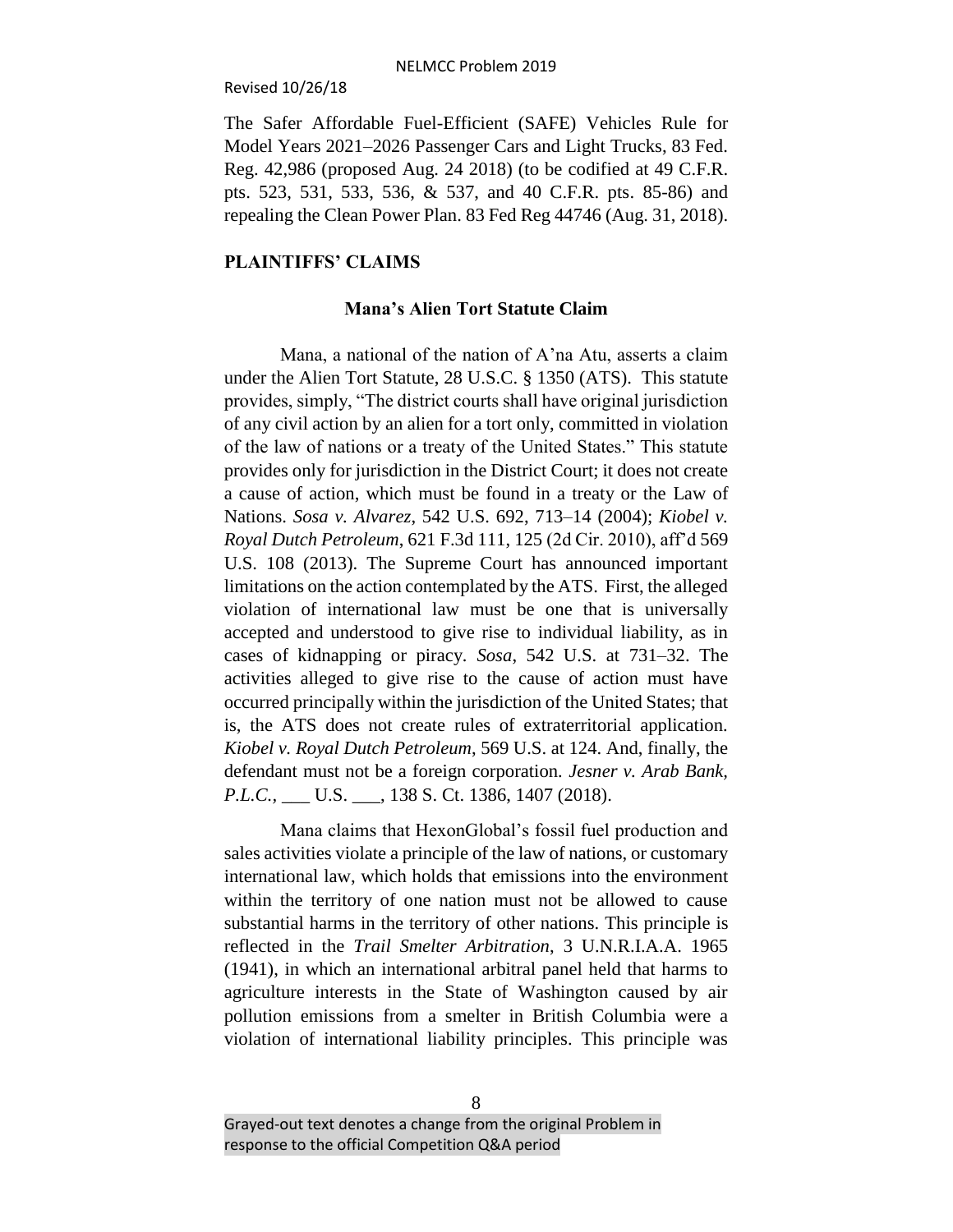subsequently adopted by the Declaration of the 1972 Stockholm Conference on the Human Environment as Principle 21:

> States have, in accordance with the Charter of the United Nations and the principles of international law, the sovereign right to exploit their own resources pursuant to their own environmental policies, and the responsibility to ensure that activities within their jurisdiction or control do not cause damage to the environment of other States or of areas beyond the limits of national jurisdiction.

U.N. Conference on the Human Environment, Stockholm, June 5- 16, 1972, *Declaration of the United Nations Conference on the Human Environment*, 5, U.N. Doc A/CONF.48/14/Rev. 1 (June 16, 1972). This principle was reasserted in Principle 2 of the 1992 Rio Declaration on Environment and Development, endorsed by 190 nations. U.N. Conference on Environment and Development, *June 3-14, 1992, Rio de Janeiro, Braz., Rio Declaration on Environment and Development*, 3, U.N. Doc. A/CONF.151/26/REV.1(VOL.I) (1992).

Mana's claim that HexonGlobal's greenhouse gas emissions induced by the sale of petroleum fuels within the United States constitutes an actionable violation of the law of nations raises several difficult issues, including 1) whether the *Trail Smelter* Principle is indeed a universally accepted principle of customary international law; 2) whether, the *Trail Smelter* Principle imposes actionable obligations on private parties, as opposed to national governments; 3) whether the Alien Tort Statute allows for a suit against a domestic corporation (a question left open by the Supreme Court in Arab Bank, but answered in the negative by the Second Circuit in *Kiobel*); and 4) whether Mana's claims are barred by the Political Question doctrine (see *Kivalina v. Exxon Mobil Corp.*, 663 F. Supp. 2d 863 (N.D. Cal. 2009), *aff'd* 696 F.3d 849 (9th Cir. 2012)).

The court need not reach these difficult questions because the court finds that any action Mana might have under the ATS has been displaced by greenhouse gas regulation under the Clean Air Act. As the Supreme Court made clear in *Sosa, Kiobel*, and *Arab Bank*, the ATS does not create a cause of action, but rather created jurisdiction to hear torts claims based on the international law of nations. As claims sounding in international tort, these claims must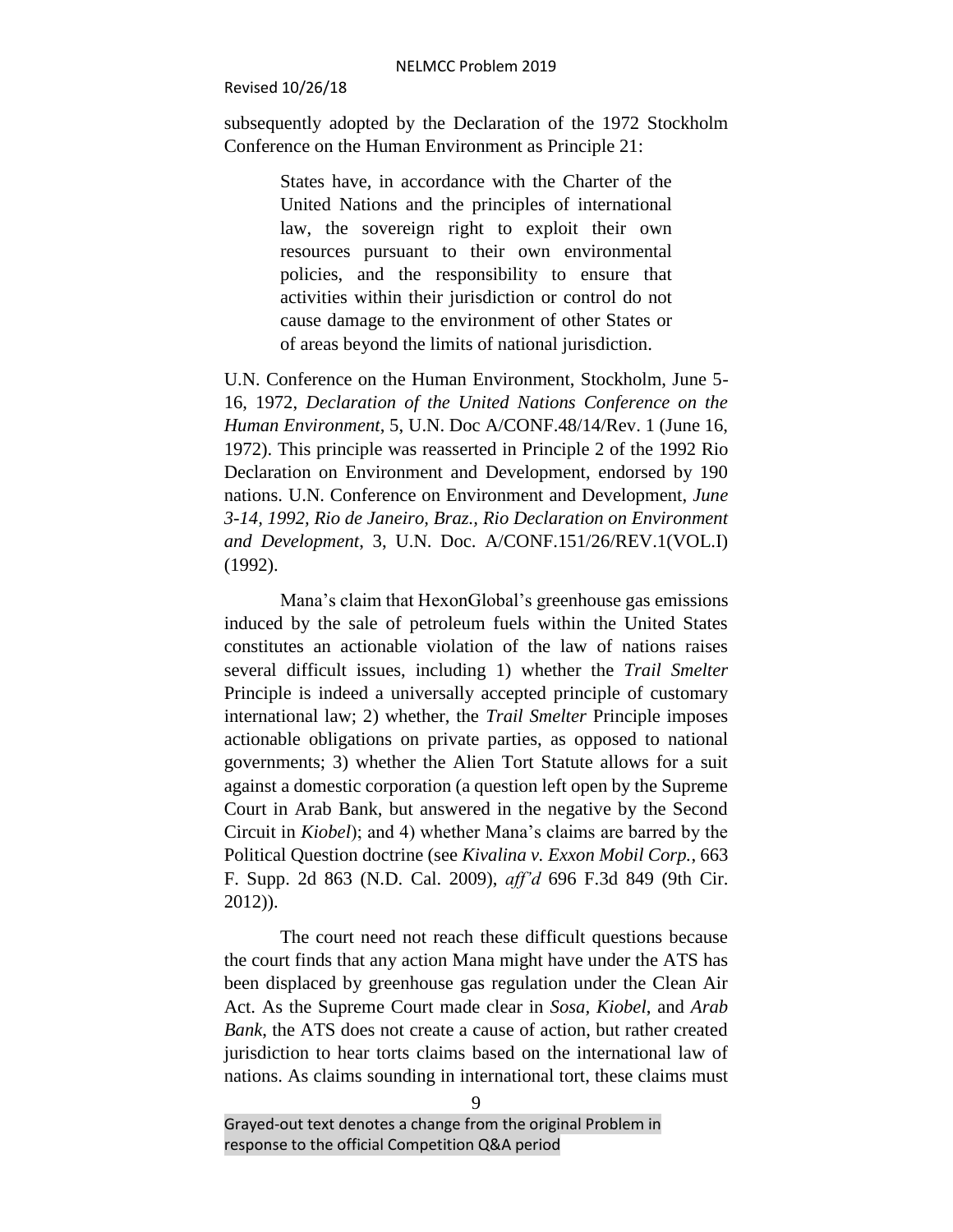#### Revised 10/26/18

of necessity be considered to be claims arising under federal common law. The Supreme Court has already held that the Clean Air Act displaces the federal common law of air pollution*. American Electric Power v. Connecticut*, 564 U.S. 410 (2011). Other district courts hearing claims against oil producers have reached the same conclusion. See *City of Oakland v. B.P., PLC*, No. C17-06011 (N.D. Cal. Jun. 25, 2018); *City of New York v. B.P., PLC*, No. 18 Civ. 182 (S.D.N.Y. Jul. 19, 2018).

Accordingly, Mana's claims fail to state a claim for relief, and are dismissed.

#### **Flood's Public Trust Claim Against the United States**

Relying on the same background facts, Plaintiff Flood asserts that the failure of the United States government to take effective action to control greenhouse gas emissions, together with its historical support for fossil fuel production, violates its obligations under the public trust doctrine, as incorporated by the Fifth Amendment substantive due process guarantee against government action that deprives persons of their rights to life, liberty, and property. In essence, Flood claims a fundamental due process right to a healthy and stable climate system, and seeks to support this right by relying on public trust principles.

The public trust doctrine has a long pedigree. The ancient Roman Code of Justinian declared "the following things are by natural law common to all - the air, running water, the sea, and consequently the seashore." J. Inst. 2.1.1 (J.B. Moyle trans.). Public trust principles have been incorporated into U.S. law by way of the common law of Great Britain – although this incorporation at the federal level has generally followed the doctrine's application to navigable and tidal water, and not its broader statements. See *Phillips Petroleum Co. v. Mississippi,* 484 U.S. 469, 476 (1988). Plaintiffs assert that the global climate system is a common property owned in trust by the United States that must be protected and administered for the benefit of current and future generations.

Despite the Public Trust doctrine's impressive pedigree, it cannot be the font of the Due Process right claimed by plaintiff here. In essence, plaintiff's claim is that the United States government failed to prevent harms caused by private parties – the production, sale, and combustion of fossil fuels in the U.S. market. The Supreme